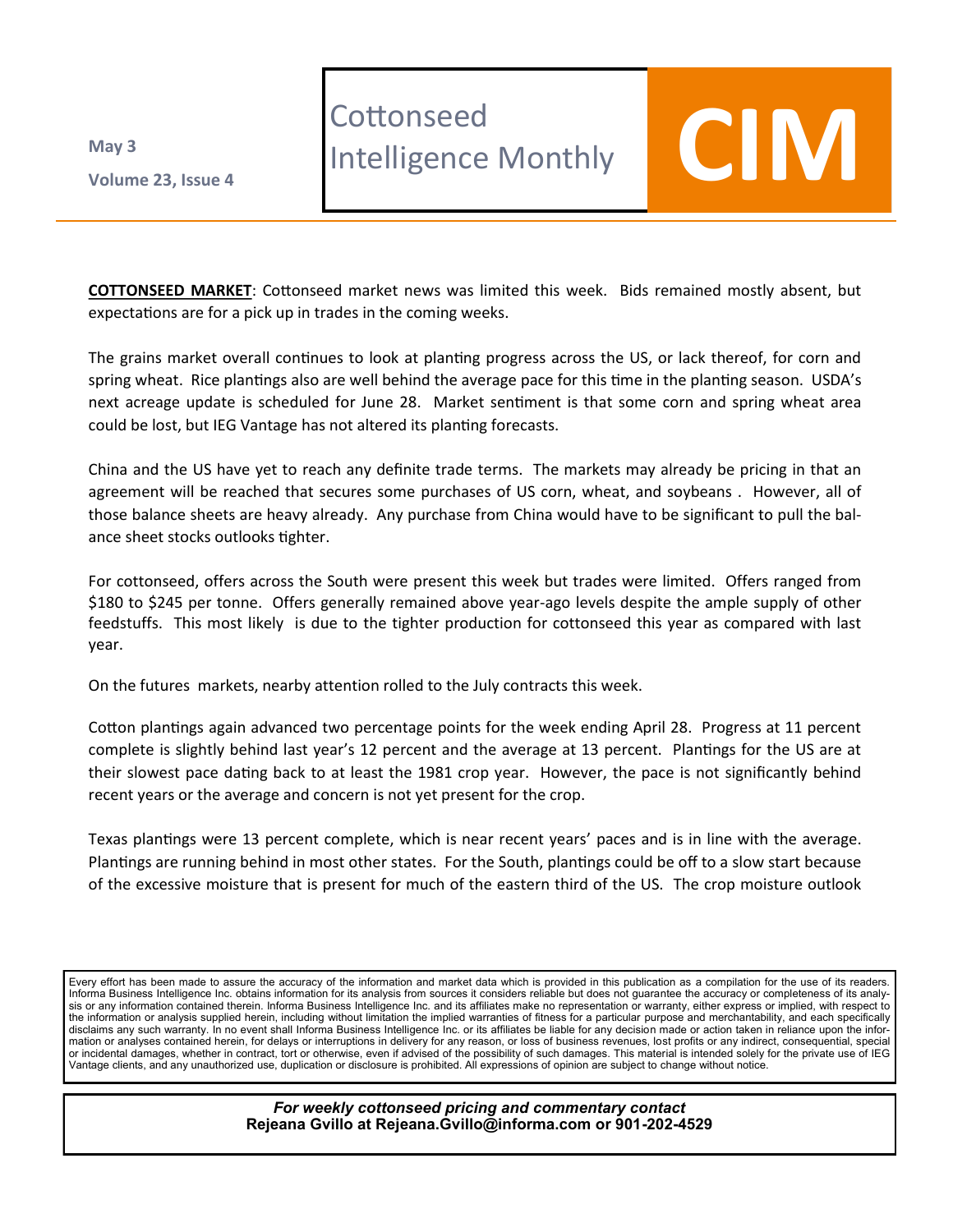**Cottonseed** 



for the West generally was normal with California remaining an exception. Rainfall over the past seven days for much of the US was below normal., which could help soil conditions dry out some.

Cottonseed sales came in at 5,569 tonnes for the week ending April 25. South Korea purchased 3,000 tonnes with Japan at 2,890 tonnes. Net cancellations were reported for Saudi Arabia and Taiwan. Commitments now total 237,373 tonnes and remain above recent y ears with 2017/18 being the exception, as shown in the chart on the right.

**COTTONSEED BALANCE SHEET:** USDA's May *WASDE* is scheduled to be issued next Friday and will include its initial outlook for the 2019/20 crop year. For 2018/19, expectations are for USDA to raise its export forecast by 20,000 tons to 445,000. IEG Vantage also looks for USDA to raise its cottonseed production forecast by around 50,000 tons, which is tied to expectations that USDA will raise its cotton production forecast.

For 2019/20, IEG Vantage is forecasting cotton production to reach nearly 23,000 bales. As a result, cottonseed production is forecast at 7,969 thousand tons. If realized, it would be the largest production total since the 2004/05 crop year. Domestic crush is forecast at 3,000 tons, which would be near the total for 2004/05. Exports are forecast to pick up to 500,000 tons. Despite hefty use expectations, ending stocks are forecast to increase, year over year

**COTTONSEED MEAL AND HULLS:** Cottonseed meal bids were limited this week and no trades were reported. For the Southwest, offers remained below a year ago, likely related to the competition from other meals. Offers in West Texas ranged from \$240 to \$255, which compares with year-ago levels closed to \$285 per ton. While soymeal futures still are at a premium to cottonseed meal quotes, there is downside potential in the soymeal market and supplies of soybeans are ample. Quotes for hulls were absent this week.

| <b>Cottonseed Supply &amp; Demand Estimates (1,000 tons)</b> |             |             |             |            |            |  |  |  |  |  |
|--------------------------------------------------------------|-------------|-------------|-------------|------------|------------|--|--|--|--|--|
| <b>Year begins Aug 1</b>                                     | <b>USDA</b> | <b>USDA</b> | <b>USDA</b> | <b>IEG</b> | <b>IEG</b> |  |  |  |  |  |
|                                                              | 2016/17     | 2017/18     | 2018/19     | 2018/19    | 2019/20    |  |  |  |  |  |
| <b>Beginning Stocks</b>                                      | 391         | 400         | 451         | 451        | 323        |  |  |  |  |  |
| Imports                                                      | 51          | 0           | 2           | 2          |            |  |  |  |  |  |
| Production                                                   | 5,369       | 6,422       | 5,794       | 5,850      | 7,969      |  |  |  |  |  |
| <b>Total Supply</b>                                          | 5,811       | 6,822       | 6,247       | 6,303      | 8,293      |  |  |  |  |  |
| Crush                                                        | 1,769       | 1,854       | 1,900       | 1,875      | 3,000      |  |  |  |  |  |
| <b>Exports</b>                                               | 342         | 478         | 425         | 445        | 500        |  |  |  |  |  |
| Feed, Seed, & Residual                                       | 3,300       | 4,039       | 3,598       | 3,600      | 4,102      |  |  |  |  |  |
| <b>Total Disappearance</b>                                   | 5,411       | 6,371       | 5,924       | 5,920      | 7,602      |  |  |  |  |  |
| <b>Ending Stocks</b>                                         | 400         | 451         | 323         | 383        | 691        |  |  |  |  |  |

Source: USDA ERS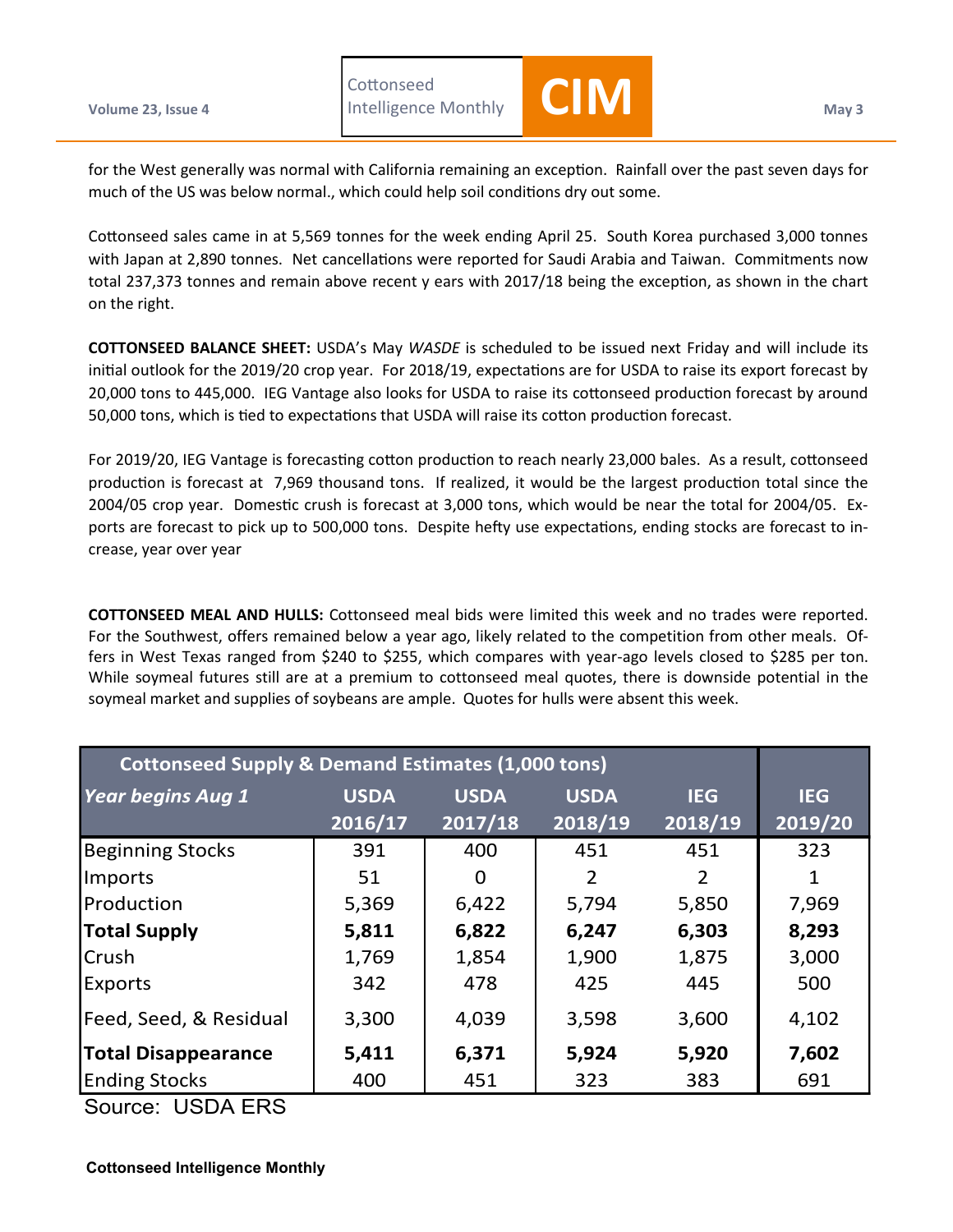

| Cottonseed fob points                                     |       |            |               |              |              |              |                  |               |  |  |  |
|-----------------------------------------------------------|-------|------------|---------------|--------------|--------------|--------------|------------------|---------------|--|--|--|
|                                                           |       |            |               | <b>Bid</b>   | <b>Offer</b> | <b>Trade</b> | Change           | Yr Ago        |  |  |  |
| <b>Southeast</b>                                          |       |            | (5/ton)       |              |              |              |                  |               |  |  |  |
| South Carolina                                            |       | Spot       |               | 185          |              | n/a          | 150t             |               |  |  |  |
| South Georgia                                             |       | Spot       |               | 180          |              | n/a          | 173t             |               |  |  |  |
| Mid-South                                                 |       |            | (5/ton)       |              |              |              |                  |               |  |  |  |
| <b>Memphis North</b>                                      |       | Spot       |               | 200          |              | n/a          | 172o             |               |  |  |  |
| <b>Southwest</b>                                          |       |            | (5/ton)       |              |              |              |                  |               |  |  |  |
| West Texas - Lubbock North                                |       | May        |               | 240          |              | n/a          | 215t             |               |  |  |  |
|                                                           |       | My-Sp      |               | 245          |              | unc          | 225 <sub>o</sub> |               |  |  |  |
|                                                           |       | <b>OND</b> | 180           | 185          |              | n/a          | n/a              |               |  |  |  |
|                                                           |       | Clock      |               | 205          |              | n/a          | n/a              |               |  |  |  |
| $b = bid o = offer t = trade n/a = not available$         |       |            |               |              |              |              |                  |               |  |  |  |
| <b>Processed Cottonseed Products</b>                      |       |            |               |              |              |              |                  |               |  |  |  |
|                                                           |       | <b>Bid</b> | <b>Offer</b>  | <b>Trade</b> |              | Change       | Yr Ago           |               |  |  |  |
| <b>Southwest</b>                                          |       |            | Meal (\$/ton) |              |              |              |                  | <b>Hulls</b>  |  |  |  |
| <b>West Texas</b>                                         | Spot  |            | 240           |              |              | unc          | 285t             | n/a           |  |  |  |
|                                                           | My-Sp |            | 245           |              |              | $-3o$        | 287 <sub>o</sub> | n/a           |  |  |  |
|                                                           | Oc-Mr |            | 255           |              |              | n/a          | n/a              | n/a           |  |  |  |
| <b>Cottonseed Meal Basis vs. Wednesday's CBOT SoyMeal</b> |       |            |               |              |              |              |                  |               |  |  |  |
|                                                           |       |            | <b>SBM</b>    | <b>CSM</b>   |              | <b>BASIS</b> | <b>Change</b>    | <b>Yr Ago</b> |  |  |  |
| Southwest                                                 |       | 300.3      | 240           |              | $-60.3$      | 0.1          | n/a              |               |  |  |  |
| $b = bid o = offer t = trade n/a = not available$         |       |            |               |              |              |              |                  |               |  |  |  |



## **US Cotton Production**